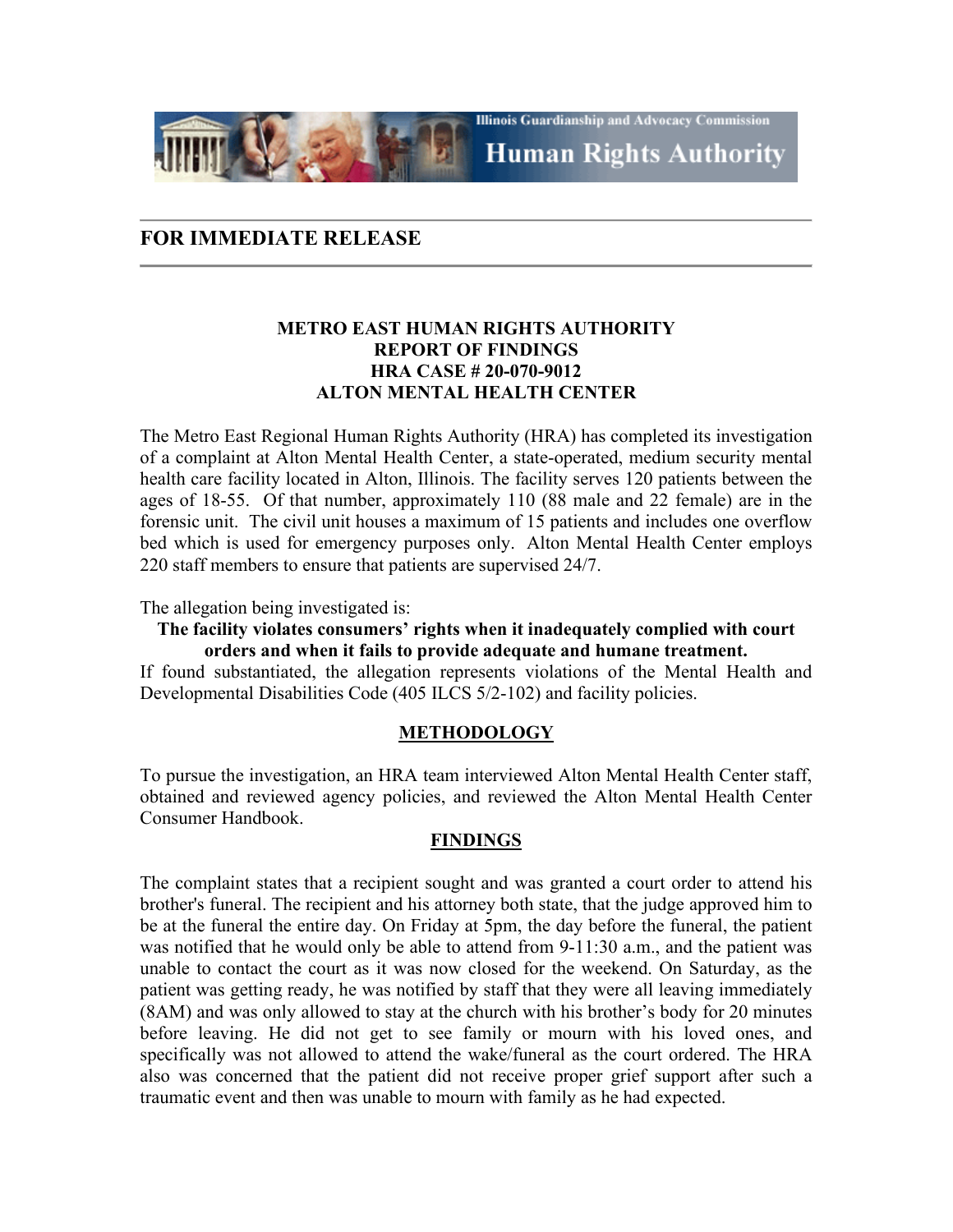The Court Order states: "DHS [Department of Human Services] to Transport (patient) to the wake/funeral for his (brother) at the (Baptist Church) at 10am on 6/6/2020 under such security provisions as deemed necessary." The court order is stamped and is signed by a Judge.

The Forensic Control Station Call Log states that the patient arrived at the church at 8:50am and then left at 10:20am, arriving back to AMHC at 11:00am.

The HRA could find no record in the patient's Psychiatric Review of Progress notes documenting that any type of grief counseling/grief support was being provided or that the loss of his brother and aunt had been addressed. On 6/8/20 there was mention of "The patient just lost his brother by a drive by shooting … He had requested to attend the funeral. He did go on Saturday, but the timing had been changed. So he basically just went there. He could not see his family and could not really attend the funeral. He just looked at the casket and then had to come back. He is very unhappy about it, and he is going to write a complaint about it, because he believes they should have coordinated it better." The progress notes also states, "The patient's affect is flat. He is very sad. He is still dealing with his brother's death and was disappointed that he could not see any of his family, because the funeral was two hours late …. He is really desirous to go home because his grandmother died. He was hoping to see her, that he would be released but that did not happen. Now his brother died so he has had several losses, but he is dealing with it okay."

Several entries in Social Work Review of Progress documents mention continued supportive counseling provided for various family stressors over the past few months but does not directly state grief counseling.

Another Social Work Review of Progress document, dated 5/18/20-6/18/20 states, "He remains medication complaint and reports tolerating current meds well. He is utilizing good coping skills and was recently tested when his brother was killed in a shooting. The court did allow him to go to the service, but he was disappointed with all the restrictions (Covid-19 related) that kept him from being able to interact more intimately with his family." The social worker mentions meeting with the patient weekly but never specifies working on the grieving process together. He mainly specifies working on patterns of behavior.

A physician made a note in the Progress Notes section of the patient's chart on 6/4/20 stating, "Patient will be attending his brother's funeral in Missouri 6/6/20. Will be accompanied by 2 STAs and he as he is on Supervised Off Grounds Pass (SOGP). Will take meds at 8am before leaving." Another note made on 6/5/20 from a Psychiatrist's PN states: "Patient is stated to have recently experienced the unexpected death of a family member. Pt requested and was granted a court order to allow him to attend the church showing scheduled for tomorrow. Pt will be granted an SOGP in staff for tomorrow 6/6/20 from 9am until 11:30 am. Pt … does not present in acute physical or emotional distress. He presents stable to go on OGP tomorrow as scheduled. No imminent signs of poor impulse control are … elicited. No acute or passive HI/SI are endorsed/verbalized."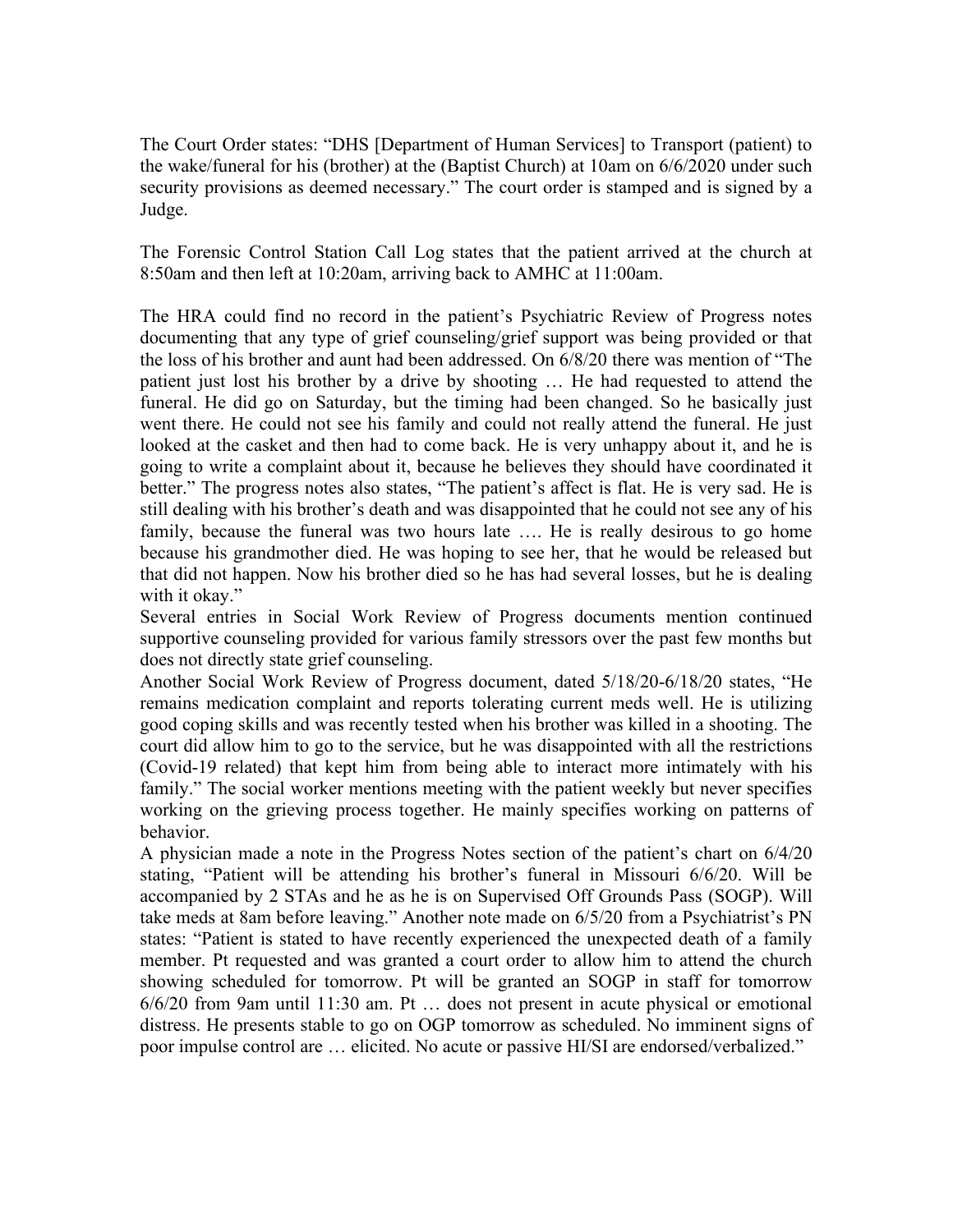6/6/20 STA Note 1115 – "(patient) attended the viewing of his brother's body for approximately one hour. He was unable to stay and attend the funeral due to him having to be back at the facility by 11:30. He returned with no behaviors."

The driver for the trip stated that they arrived at the church early with the patient and they were the only ones there. The driver stated that the patient walked in and out of the church multiple times and would sit outside of the church for a while and go back in before deciding he was ready to leave after a young man working at the funeral home told them that the family would not be there for a while, per the driver's statement.

Another staff person who accompanied the patient on the trip stated, "We got there extremely early. We were there more than 2 hours early and his family didn't come to the church to spend time with (him) even after he called them to let them know that he was there early. He paid his respects to the decease and we spent time talking about their relationship for a while. We stood around waiting. Several nonfamily members showed up early but none of his family arrived. He felt like he had been there long enough and He requested that we leave. We left the Church and stood outside for another half of an hour or so just waiting to see some of his relatives. He made a couple of calls to them to see when they were coming. They gave a time that they were coming but never showed. It was kind of sad that his family had the opportunity to spend a lot of time with him and no one showed up. He calmly requested to leave the funeral to go back to AMHC. No behaviors observed…"

#### **MANDATES/REGULATIONS**

According to the Mental Health and Developmental Disabilities Code (405 ILCS 5/2- 102)

§ 2-102. (a) A recipient of services shall be provided with adequate and humane care and services in the least restrictive environment, pursuant to an individual services plan.

#### **CONCLUSION**

The HRA is concerned that the court order was not followed and therefore **substantiates** the complaint that the facility inadequately complied with a court order. Although the staff that accompanied the patient on the trip state that the patient chose to leave, records indicate that it was decided, in advance, that the patient would not be allowed to stay for the funeral/wake when given the time limit of 9:00am -11:30am and STA notes substantiate this claim when arriving back. An entry noted: "He was unable to stay and attend the funeral due to him having to be back at the facility by 11:30." The court order gave no time limits.

The HRA is equally concerned that the patient has not had specific grief counseling after suffering multiple losses in a short period of time. The HRA **Substantiates** the allegation that the patient is not receiving adequate and humane care with respect to coping with grief. This should have been addressed in his treatment plan as it was mentioned, in the chart, that the patient was sad and disappointed with the loss of his family members and not being able to attend the funeral.